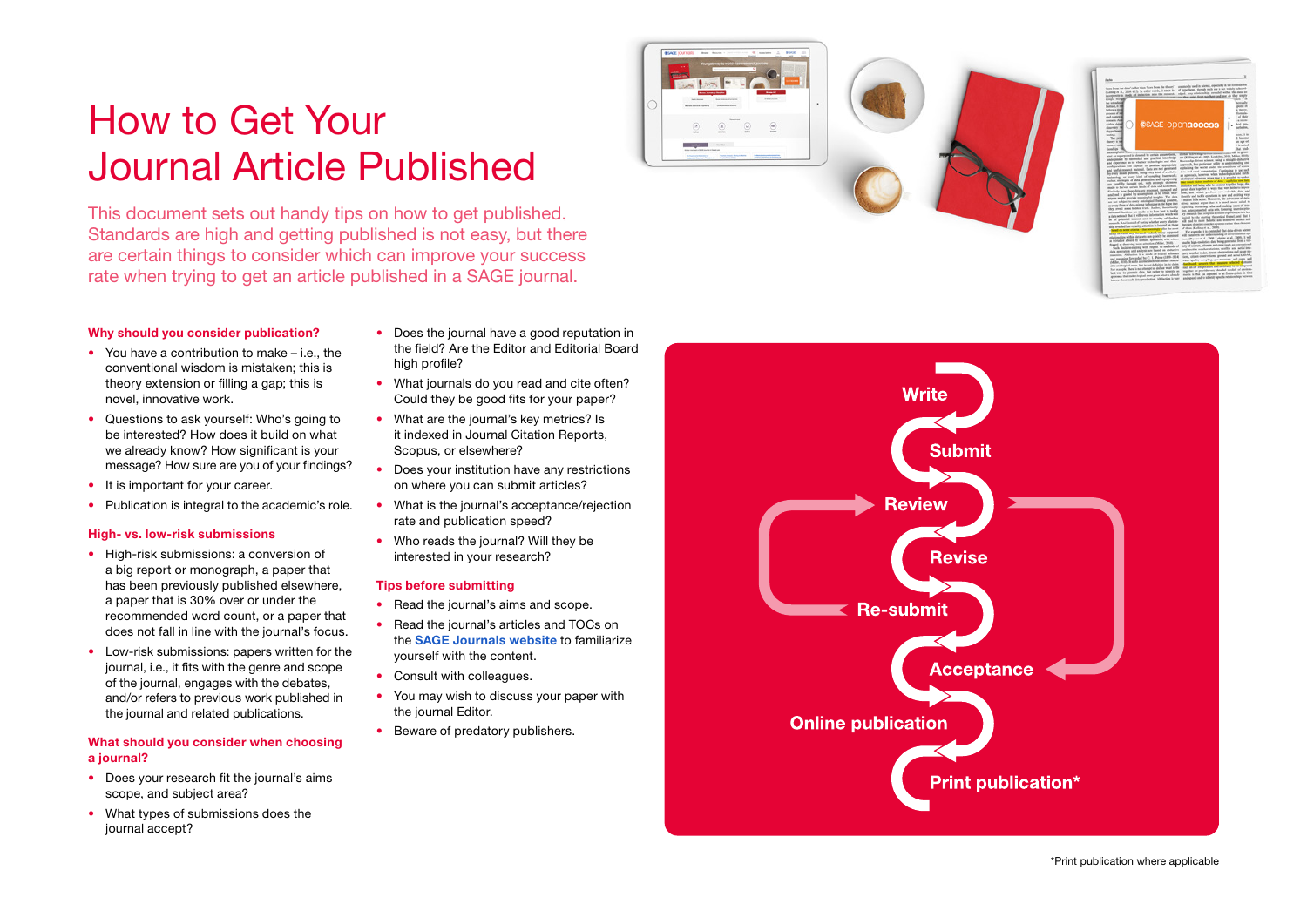#### What should you do to prepare your manuscript?

- Read the manuscript submission quidelines. The SAGE website hosts manuscript submission guidelines for all of our journals.
- Make every effort to improve the quality of the manuscript before submission, ensuring the research is complete and the manuscript is well-written.
- Be as objective as possible about your work.

#### Manuscript submission guidelines checklist should include the following golden rules:

- Have you used the right referencing style, e.g., Harvard, APA, Vancouver, or Chicago?
- Have you stayed within the word limit?
- Have you formatted your article (and all included tables, figures, etc.) correctly?
- Have you ensured there are no identifying features in your manuscript (to best facilitate blind peer review)?
- Have you conformed to the conventions of academic writing?
	- title, abstract and keywords please refer to the information on how best to title your article, write your abstract and select your keywords by visiting SAGE's [Journal Author Gateway](http://sagepub.com/authorgateway) guidelines on how to help readers find your article online,
	- introduction with a clear, compelling statement of purpose,
	- conceptual grounding/literature review,
	- hypotheses/research questions that are clear, meaningful, answerable, inter-related, and flow logically from the introduction,
	- methodology, appropriate sample, procedures/measures that offer enough information for replicability/trust,
	- analysis and discussion should be systematic and sensible,
	- tables and figures that speed comprehension,
	- results, discussion of results, and key findings,
	- conclusion: don't merely repeat results, include directives of research and practice and awareness of limitations; don't go beyond the evidence.
- Has permission been obtained for use of copyrighted material from other sources (including the Web)?
- Have you proofread it before submitting?
- Have you provided a cover letter? Keep it short and highlight the salient features in the letter.
- Have you considered including supplemental data? Will it add value to the content?
- Have you adhered to all forms of publication ethics, including listing authors and acknowledgments and disclosing any conflicts of interest?

When you think it is ready and you have ticked off the above checklist, submit your article. Is there an online submission process or should it be sent direct to the Editor/Managing Editor? Visit your chosen journal's homepage and click on the manuscript submission quidelines link.

#### What happens next?

Depending on the journal, your article will be considered by the Editor/s and/or Associate Editors and 2-3 reviewers, often from the Editorial Board. If it is submitted to an online system, you will receive an acknowledgement and a reference number. Please use this reference number if you need to follow up on your manuscript.

#### There are five possible outcomes:

Desk reject – i.e., your paper will not be sent out for review. Common reasons for a desk reject include poor fit with the journal, poor presentation (e.g., includes grammatical errors or incorrect formatting), and weak methods or literature base.

Reject after review – there are a number of reasons reviewers might reject a paper, including poor grammar and writing style, flaws in methodology, or insufficient conclusions.

Conditional accept with major revisions – depending on the level of revisions, a paper may need to be resubmitted as a new manuscript. This may be due to several factors.

Conditional accept with minor revisions – these papers generally do get accepted, provided the minor revisions are adhered to.

Accept without change – this outcome is extremely rare.

#### When can or should I contact the Editor?

Check the journal's website. It might stipulate how long the review process takes. Some manuscripts may take longer to review, particularly if they are in niche areas and it is difficult to find good reviewers. It is reasonable to chase up your paper if you feel the timeframe has exceeded the stated guidelines.

#### Handling revisions

- Consider reviewers' and editor's comments carefully. Don't rush!
- Follow the timeframes requested for review.
- Demonstrate what you have changed point by point.
- Address each referee point in a separate document.
- If you cannot meet all criticisms, point out why.
- Be positive/constructive.
- Be aware that the process can take 2-3 iterations.

#### Handling rejections

- Don't overreact. The criticisms are there to enhance your paper.
- Carefully read referees' report and Editor's letter.
- Aim to understand why. Was the topic ill-focused? Is it the wrong journal? Is the research fundamentally flawed? Was there another specific problem?
- Try and rework the paper.
- Consider submitting to an alternative journal.